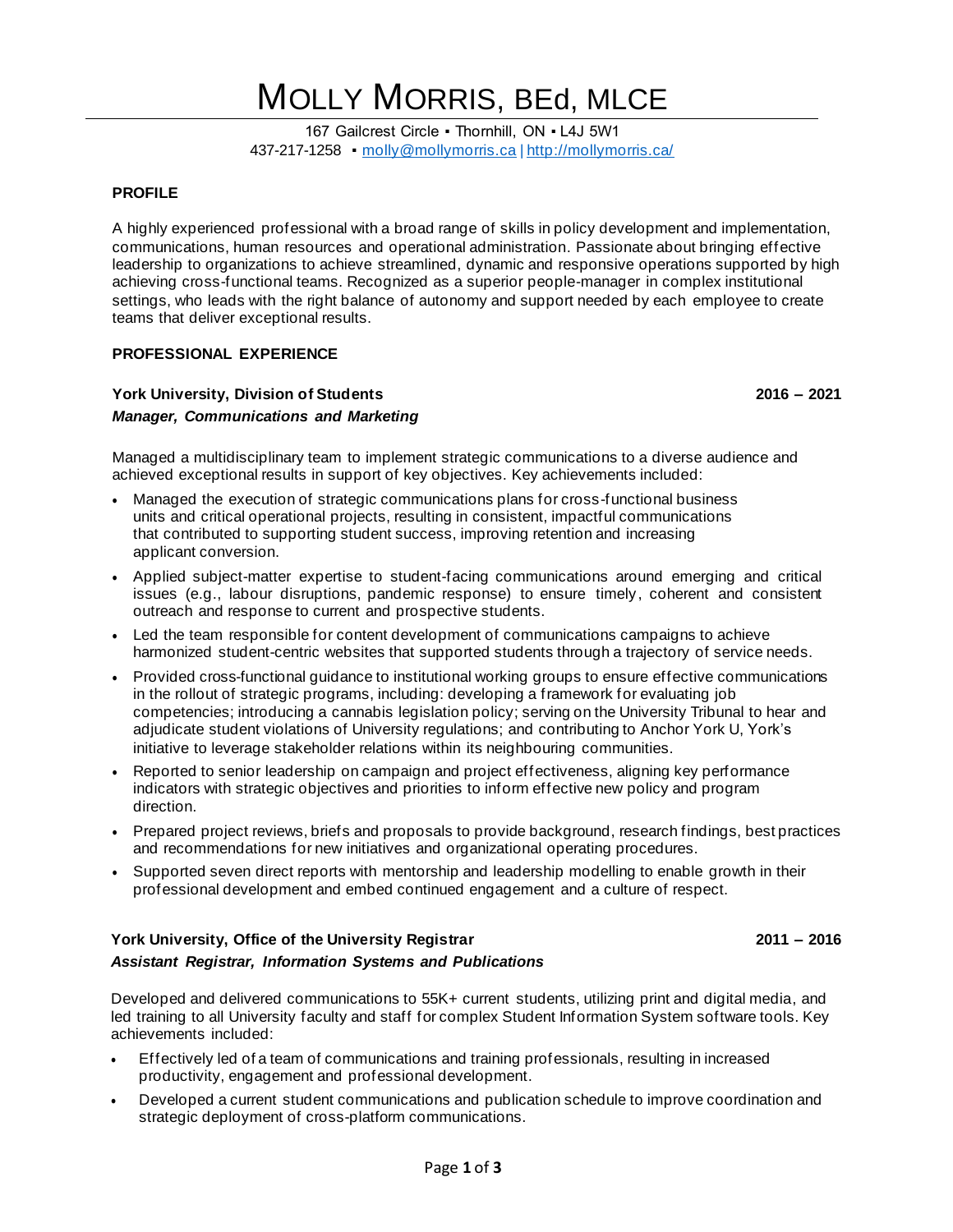# MOLLY MORRIS

- Led the assessment, planning, production and launch of new website assets, including the transition to new platforms, resulting in improved website usability and enhanced student/client service measured through analytics and feedback.
- Developed and launched new online Student Information System training materials for improved efficiency of training program, which streamlined access to staff training and maximized limited inperson resources.
- Assembled and grew a team of seven direct reports to a cohesive, engaged, cross -functional unit.

# **The Learning Partnership 2007 – 2011 Human Resources Manager**

Built an HR strategy and developed policies and procedures for managing compensation and benefits, performance management, recruitment, and information management, to standardize and embed consistent HR practices in an organization of diverse education and administrative professionals. Key achievement included:

- Initiated comprehensive compensation review as part of a GTA non-profit HR network that spearheaded the first annual Boland Compensation Survey for the Non-Profit Sector in Ontario. The review resulted in the establishment of defined position classifications and salary ranges as well as salary review and pay practices policies.
- Advised the Senior Management Team on HR responses and proactive change-management initiatives for implementation at onset and duration of economic recession. Recommendations that were accepted and implemented included nine days of summer office closure, institution of vacation purchase plan, and restructuring and streamlining administrative positions.
- Introduced a formal performance review protocol based on evaluating and setting performance objectives and providing meaningful feedback to staff and supervisors.
- Lead the Health and Safety Committee in all workplace health and safety policy issues and developed and implemented a pandemic response plan for the organization.
- Developed and introduced a comprehensive organizational Risk Management Plan crossing governance, finance, IT and HR jurisdictions.

# **memDesigns 2006** – **2019**

#### *Founder and Sole Proprietor*

Created and ran a home-based website design and website maintenance business, through the Ontario Self- Employment Benefits Program. Services included client engagement, client relations, website design and maintenance, search-engine optimization, blog creation, e- mail marketing, and print collateral layout and editing.

# **The Law Society of Manitoba 1995 – 2006**

#### *Administrative and Human Resources Manager*

Developed and implemented administrative and employee policies and procedures for an office with a staff of 45 full-time, part-time and job-shared positions. Key achievements included:

- Provided comprehensive review and recommendations on the continuing suitability of the Law Society group benefits plan; researched, negotiated and implemented a new plan; negotiated annual contract renewals.
- Conducted compensation and benefits reviews on a regular basis, researching market trends and industry standards, ensuring continued compliance with the Society's budgetary needs.